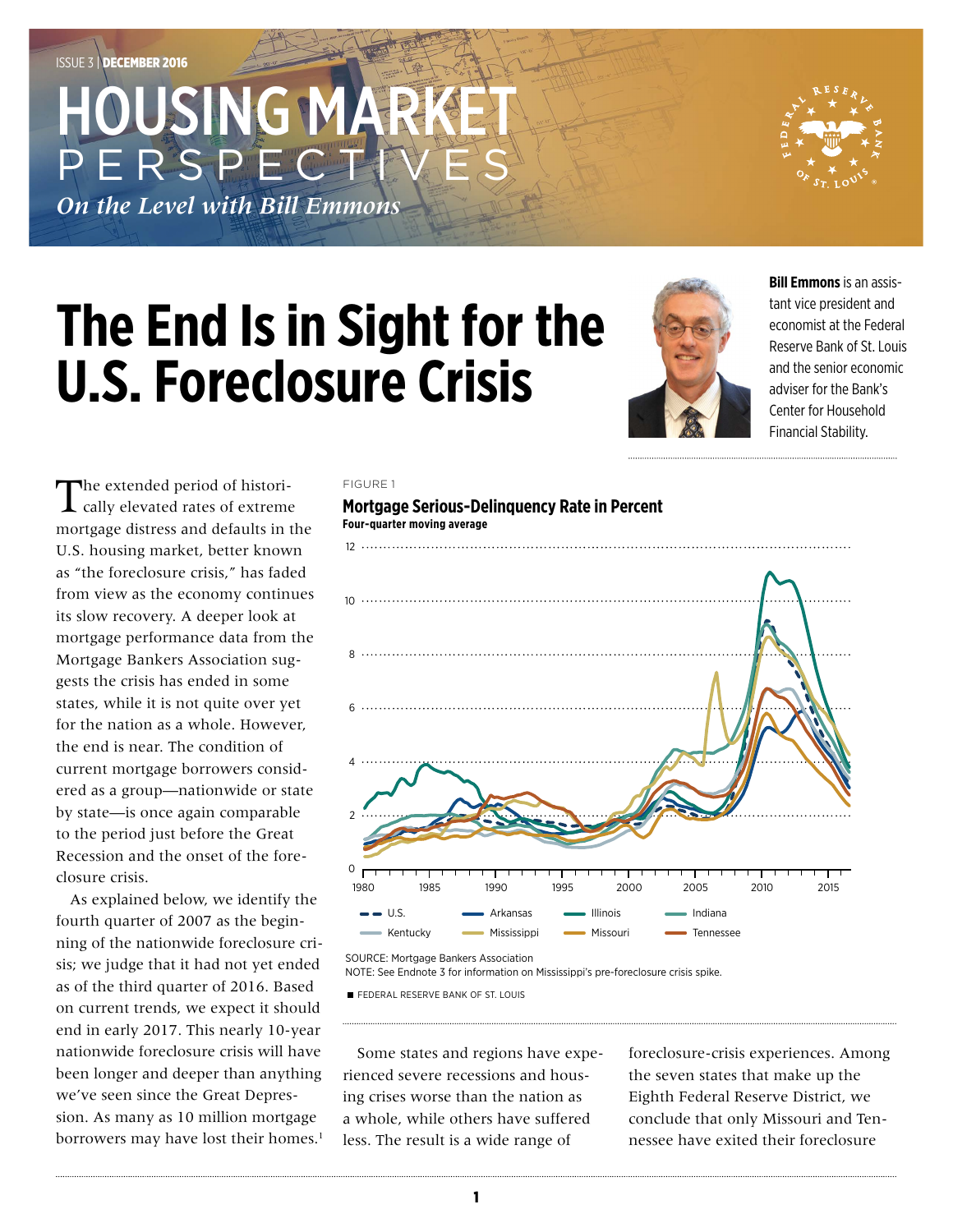crises as of the third quarter of 2016 when judged by a national standard; Arkansas likely will follow soon. Meanwhile, Illinois, Indiana, Kentucky and Mississippi may be a year or more away from exiting. If we take into account long-standing differences in mortgage conditions across states, our conclusions are more favorable. Only Illinois has failed to return to its own pre-crisis level and, even there, the end of the foreclosure crisis appears imminent.

## **Using Data to Define the Start and End of the Foreclosure Crisis**

We define the recent foreclosure crisis as the period during which the share of mortgages that are seriously delinquent (90 days or more past due) or in foreclosure in a particular state or nationwide was above the worst level experienced in recent memory (i.e., not including the Great Depression).2 To recognize secular changes in mortgage practices and performance—in particular, steadily rising levels of outstanding mortgage debt and a proliferation of new types of mortgages—we calculate a crisis threshold for the nation and for individual states as the combined rate of serious delinquency plus foreclosure inventory that first exceeds its own five-year moving average by an amount greater than any previously experienced in the data.

We define the end of a foreclosure crisis as the first quarter in which the combined rate drops below its initial crisis reading.

### **The Foreclosure Crisis at a National Level**

Mortgage Bankers Association data show that the U.S. foreclosure crisis started in the fourth quarter of 2007, when the combined rate reached 2.81 percent, a level that exceeded its five-year moving average by 0.67

percentage points, more than any other previous level. Given that the combined rate stood at 3.2 percent in the third quarter of 2016, this suggests that the nationwide foreclosure crisis has not yet quite ended. However, based on the rate of decline in recent quarters, the data-defined end of the crisis on a national scale is likely to occur as soon as the first quarter of 2017. (See Table 1.) Indeed, comparable data from Lender Processing Services, as shown in the recently released [Housing Market](https://www.stlouisfed.org/community-development/housing-and-foreclosure-resources/housing-market-conditions)  [Conditions](https://www.stlouisfed.org/community-development/housing-and-foreclosure-resources/housing-market-conditions) report from the St. Louis Fed, also suggest the foreclosure crisis is nearing its end.

We define the end of a foreclosure crisis as the first quarter in which the combined rate drops below its initial crisis reading.

## **The Foreclosure Crisis in the St. Louis Fed's Eighth District**

Figure 1 displays the share of mortgages that are seriously delinquent or in foreclosure in all seven Eighth District states for the period 1980 through 2016. To determine the duration of state-level foreclosure crises, we examine two thresholds: a nationwide benchmark and a threshold unique to each state.<sup>3</sup>

Table 1 provides beginning and ending dates for the foreclosure crisis nationwide and for Eighth District states using the nationwide benchmark. Table 2 provides dates when crisis thresholds for each state are determined independently.

Using the common nationwide benchmark of 2.81 percent established earlier, and assuming the share of mortgages that are seriously delinquent or in foreclosure applies to each state individually, this would indicate that four of the states that comprise the Eighth District entered their respective foreclosure crises during 2007-2008. These states were Arkansas, Illinois, Missouri and Tennessee. As of the third quarter of 2016, Missouri and Tennessee had exited their crises while Arkansas was likely to do so shortly, perhaps by the end of the fourth quarter. However, Illinois may not exit for another year or so.

Meanwhile, the three remaining Eighth District states—Indiana, Kentucky and Mississippi—experienced a much longer foreclosure crisis based on this benchmark. This calls into question whether it is an appropriate measure for determining the duration of crises at the state level. According to the nationwide benchmark, these three states entered their respective crises as early as 2001 or 2002, and they are unlikely to exit their crises for another year or more. Taken literally, these estimates would suggest that Indiana, Kentucky and Mississippi will have endured foreclosure crisis conditions for more than 15 years.

A more sensible definition of a state-level foreclosure crisis relies on data that reflect unique characteristics of each particular state.

Table 2 shows beginning and ending dates based on thresholds computed for each state. Using this approach, all Eighth District states entered their own foreclosure crises during 2008-2009, somewhat later than the nation as a whole. By the third quarter of 2016, six of the seven District states had exited their foreclosure crises, with Illinois likely to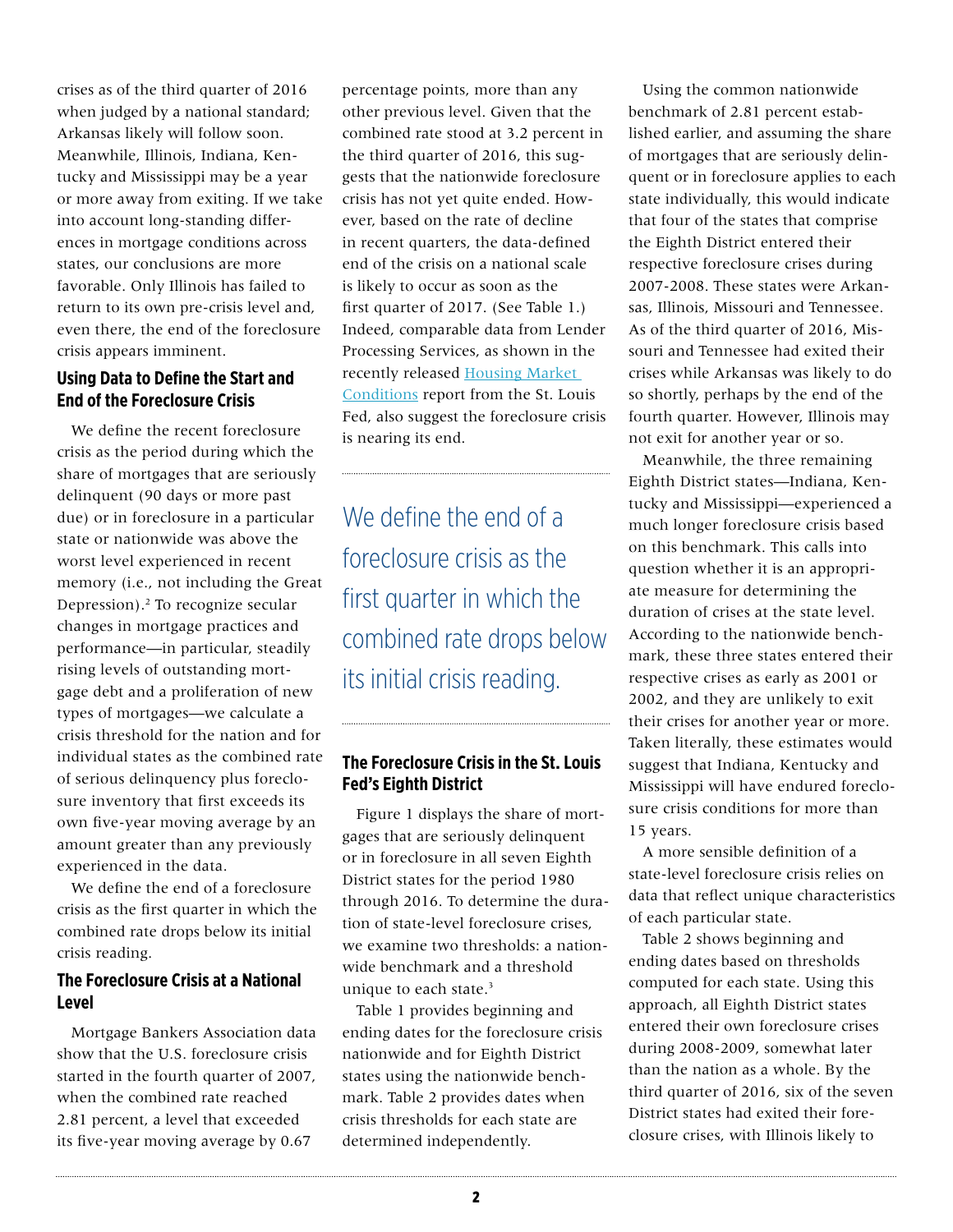#### TABLE 1 **Beginning and Ending Dates of Foreclosure Crisis: Nationwide Threshold**

|                 | <b>Beginning of foreclosure</b><br>crisis according to nationwide<br>threshold | Combined rate of 90+ day<br>delinquencies plus foreclosure<br>inventory at time of entry (%) | <b>End of foreclosure crisis</b><br>according to nationwide<br>threshold | Actual Q3.2016 combined rate<br>of 90+ day delinquencies plus<br>foreclosure inventory (%) |
|-----------------|--------------------------------------------------------------------------------|----------------------------------------------------------------------------------------------|--------------------------------------------------------------------------|--------------------------------------------------------------------------------------------|
| United States   | Q4.2007                                                                        | 2.81%                                                                                        | Q1.2017 (expected)                                                       | 3.20%                                                                                      |
| Arkansas        | Q3.2008                                                                        | 2.82%                                                                                        | Q4.2016 (expected)                                                       | 3.04%                                                                                      |
| <b>Illinois</b> | Q3.2007                                                                        | 2.84%                                                                                        | Q3.2017 (expected)                                                       | 3.81%                                                                                      |
| Indiana         | Q2.2001                                                                        | 2.82%                                                                                        | Q3.2017 (expected)                                                       | 3.62%                                                                                      |
| Kentucky        | Q4.2002                                                                        | 3.00%                                                                                        | Q3.2017 (expected)                                                       | 3.39%                                                                                      |
| MIssissippi     | Q1,2001                                                                        | 2.99%                                                                                        | Q2.2018 (expected)                                                       | 4.27%                                                                                      |
| Missouri        | Q2.2008                                                                        | 2.95%                                                                                        | Q4.2015                                                                  | 2.37%                                                                                      |
| Tennessee       | Q3.2007                                                                        | 2.90%                                                                                        | Q3.2016                                                                  | 2.77%                                                                                      |

SOURCE: Mortgage Bankers Association and author's own calculations.

#### TABLE 2

## **Beginning and Ending Dates of Foreclosure Crisis: State Threshold**

|                 | <b>Beginning of foreclosure</b><br>crisis according to own state's<br>threshold | Combined rate of 90+ day<br>delinquencies plus foreclosure<br>inventory at time of entry (%) | <b>End of foreclosure crisis</b><br>according to own state's<br>threshold | Actual Q3.2016 combined rate<br>of 90+ day delinguencies plus<br>foreclosure inventory (%) |
|-----------------|---------------------------------------------------------------------------------|----------------------------------------------------------------------------------------------|---------------------------------------------------------------------------|--------------------------------------------------------------------------------------------|
| United States   | Q4.2007                                                                         | 2.81%                                                                                        | Q1.2017 (expected)                                                        | 3.20%                                                                                      |
| Arkansas        | Q1.2009                                                                         | 3.49%                                                                                        | Q1.2016                                                                   | 3.04%                                                                                      |
| <b>Illinois</b> | Q1.2008                                                                         | 3.61%                                                                                        | Q4.2016 (expected)                                                        | 3.81%                                                                                      |
| Indiana         | Q1.2009                                                                         | 6.80%                                                                                        | Q3.2013                                                                   | 3.62%                                                                                      |
| Kentucky        | Q1.2009                                                                         | 4.70%                                                                                        | Q4.2014                                                                   | 3.39%                                                                                      |
| MIssissippi*    | Q1.2009                                                                         | 5.95%                                                                                        | Q4.2013                                                                   | 4.27%                                                                                      |
| Missouri        | Q2 2008                                                                         | 2.75%                                                                                        | Q1.2016                                                                   | 2.37%                                                                                      |
| Tennessee       | Q4.2008                                                                         | 4.05%                                                                                        | Q1.2015                                                                   | 2.77%                                                                                      |

SOURCE: Mortgage Bankers Association and author's own calculations.

\*Mississippi delinquency rates were adjusted manually to eliminate the hurricane-related spike in 2005-07.

follow very soon. Thus, using each state's own history, the foreclosure crises experienced in the Eighth District were somewhat shorter than for the nation as a whole. At the same time, a majority of District states experienced higher average rates of serious mortgage distress than the nation as a whole during recent decades, so non-crisis periods are by no means without financial pain for many District residents. For the entire 1979-2016 period, the average serious-delinquency-plus-foreclosureinventory rate was 2.80 percent for the U.S. as a whole. The comparable rates were lower in Missouri (2.04

percent), Arkansas (2.49 percent) and Kentucky (2.52 percent), but higher in Tennessee (2.81 percent), Indiana (3.29 percent), Mississippi (3.42 percent) and Illinois (3.68 percent).

#### **It Has Been a Long, Hard Slog**

However it is defined, the mortgage foreclosure crisis will go down as one of the worst periods in our nation's financial history. For the nation as a whole, the crisis will have lasted almost a decade—about as long as the Great Depression. For most states in the Eighth District, the slightly shorter duration of their foreclosure crises, when measured against their own

data trends, has been offset by higher average rates of serious mortgage distress seen even in non-crisis periods.

The conclusion that the foreclosure crisis has been a long, miserable experience for many is unavoidable. And many Americans continue to suffer lasting financial, emotional and even physical pain as a result of their experiences during this time. However, a look at the data today shows that, at least, the end is in sight.

For another view that shows how housing market conditions have changed over the past few years, see the heat maps on the next page that compare mortgage conditions in the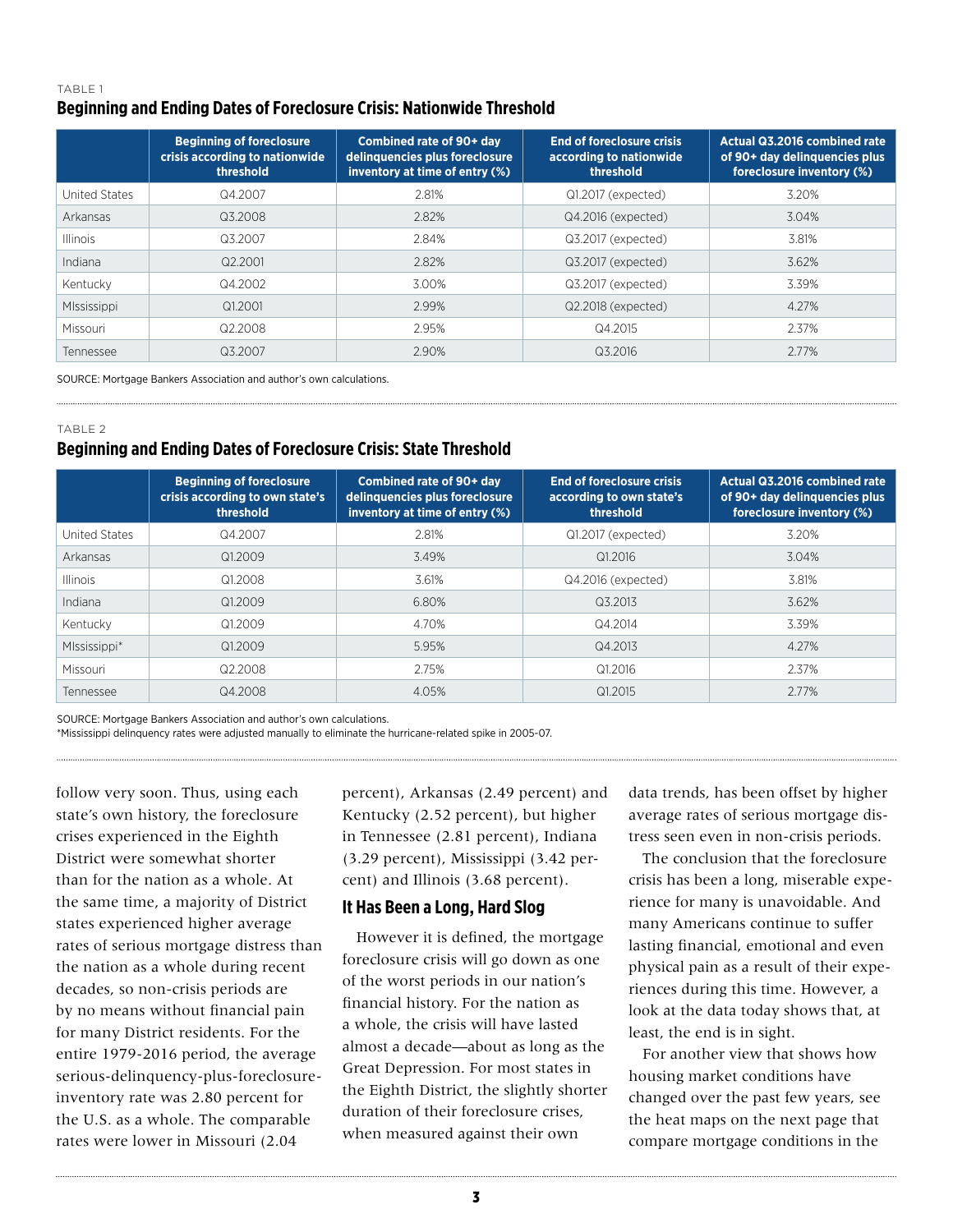Eighth District in the third quarter of 2016 vs. five years earlier, in the third quarter of 2011.

For a look how much has changed in recent years for the U.S. as a whole, and for each of the seven states that comprise the Eighth District, see the St. Louis Fed's latest Housing Market [Conditions](https://www.stlouisfed.org/community-development/housing-and-foreclosure-resources/housing-market-conditions) report.

#### ENDNOTES

- 1 National Center for Policy Analysis. [http://](http://www.ncpa.org/sub/dpd/index.php?Article_ID=25643) [www.ncpa.org/sub/dpd/index.php?Article\\_](http://www.ncpa.org/sub/dpd/index.php?Article_ID=25643)  $ID = 25643.$
- 2 We use quarterly mortgage performance data from the Mortgage Bankers Association for the period Q1.1979 through Q3.2016. To control for seasonality and to reduce sampling error, we use four-quarter moving averages unless otherwise noted.
- 3 The unusual spike in Mississippi's rate of serious delinquency before the foreclosure crisis is due to Hurricane Katrina, which made landfall on August 29, 2005. Mississippi was hit hard by the hurricane, as detailed in Mississippi Economic Policy Center (now Hope Policy Institute), "National Crisis Hits Home: Addressing Mississippi's Mortgage Foreclosures," 2008, available at [http://winterinstitute.](http://winterinstitute.org/wp-content/blogs.dir/1/files/2012/08/MSmortgageForeclosure.pdf) [org/wp-content/blogs.dir/1/files/2012/08/](http://winterinstitute.org/wp-content/blogs.dir/1/files/2012/08/MSmortgageForeclosure.pdf) [MSmortgageForeclosure.pdf.](http://winterinstitute.org/wp-content/blogs.dir/1/files/2012/08/MSmortgageForeclosure.pdf)

### FIGURE 2 **Seriously Delinquent Mortgages in the Eighth Federal Reserve District**

#### **PANEL A: Third quarter of 2011**



#### **PANEL B: Third quarter of 2016**





Map shows the share of mortgages in each county that were at least 90 days past due or in foreclosure.





Map shows the share of mortgages in each county that were at least 90 days past due or in foreclosure.